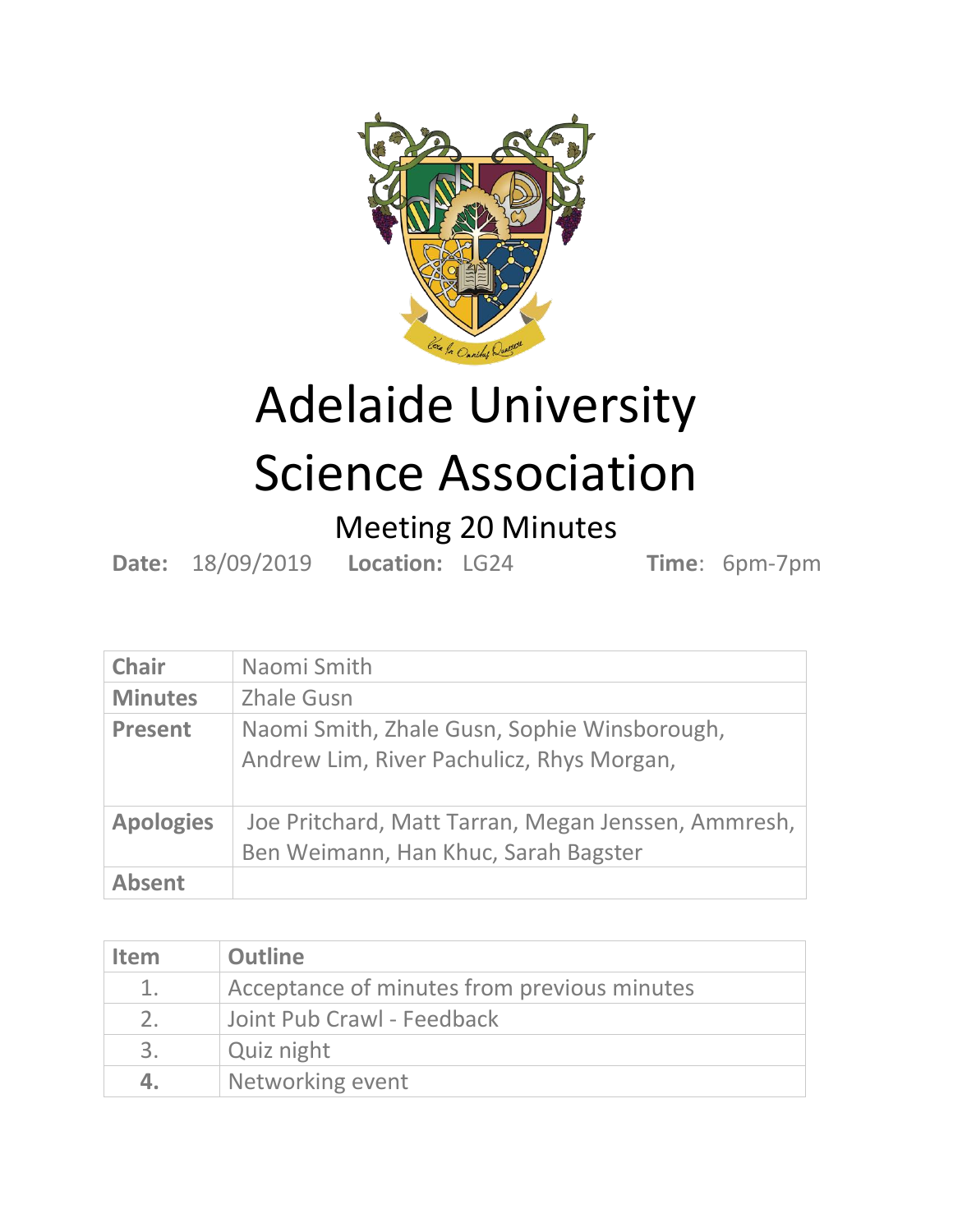| Questions without notice |  |
|--------------------------|--|
|                          |  |

| Item 1            | <b>Acceptance of minutes from previous minutes</b>                                |
|-------------------|-----------------------------------------------------------------------------------|
|                   | Motion to accept the minutes from the previous meeting?                           |
|                   | Motioned by, seconded by opposed by none<br>$\circ$                               |
| Item <sub>2</sub> | <b>Joint Pub Crawl - Feedback</b>                                                 |
|                   | Shirt sales                                                                       |
|                   | Raci<br>$\blacksquare$                                                            |
|                   | AUScA - 148 shirts sold, 230 bought, 82 left over ~ \$290 profit                  |
|                   | Split profits 18%, and split expenses 18%<br>$\blacksquare$                       |
|                   | Sales \$2911, Expenses \$2618                                                     |
|                   | Matt to send profit/expenses table to RACI                                        |
|                   | Whcaat went well?                                                                 |
|                   | What didn't go well?<br>$\blacksquare$<br>Any incidents?<br>$\blacksquare$        |
|                   | What could we do to improve next time: do not have 3 venues at the                |
|                   | same time; organise shirts earlier next time                                      |
|                   | How was the collaboration?                                                        |
|                   | Reflection:                                                                       |
|                   | Pub Crawl was quiet this semester                                                 |
|                   | Might donate the old shirts to H&M                                                |
| Item <sub>3</sub> | Quiz Night - Friday night (18th of october) Week 10                               |
|                   | Location: Rumors Cafe - booked from 4.30pm - 10.30pm<br>$\mathbb{L}^{\mathbb{N}}$ |
|                   | Fundraising event for ACF Australian Conservation Foundation (6)                  |
|                   | Kickstart Kids (9), Beyond Blue (7)                                               |
|                   | Lids from drinks + lids from Woolies                                              |
|                   | Donating all profits to charity of choice<br>÷                                    |
|                   | Motion by Matt to make ticket price \$10pp, \$90 p/table, seconded by             |
|                   | Ammresh, favoured by all therefore no discounts for members                       |
|                   | Liquor licencing roughly \$180                                                    |
|                   | - ACTION: Matt to sort out Liquor licensing and security                          |
|                   | Will need security (min 4 hrs) roughly \$200ish                                   |
|                   | Will need approval from Toni for liquor licencing<br>$\blacksquare$               |
|                   | Need to create event risk management plan - naomi and zhale                       |
|                   | Alcohol                                                                           |
|                   | Beer: Superdry, Corona                                                            |
|                   | Cider: Strongbow/Somersby                                                         |
|                   | Questions - subcommittee (~4-5 people to brainstorm a range of                    |
|                   | questions for the quiz night) 2 MCs                                               |
|                   | Questions Subcommittee: Rhys, Matt, Ammresh, Ben, Megan,                          |
|                   | <b>Sarah</b>                                                                      |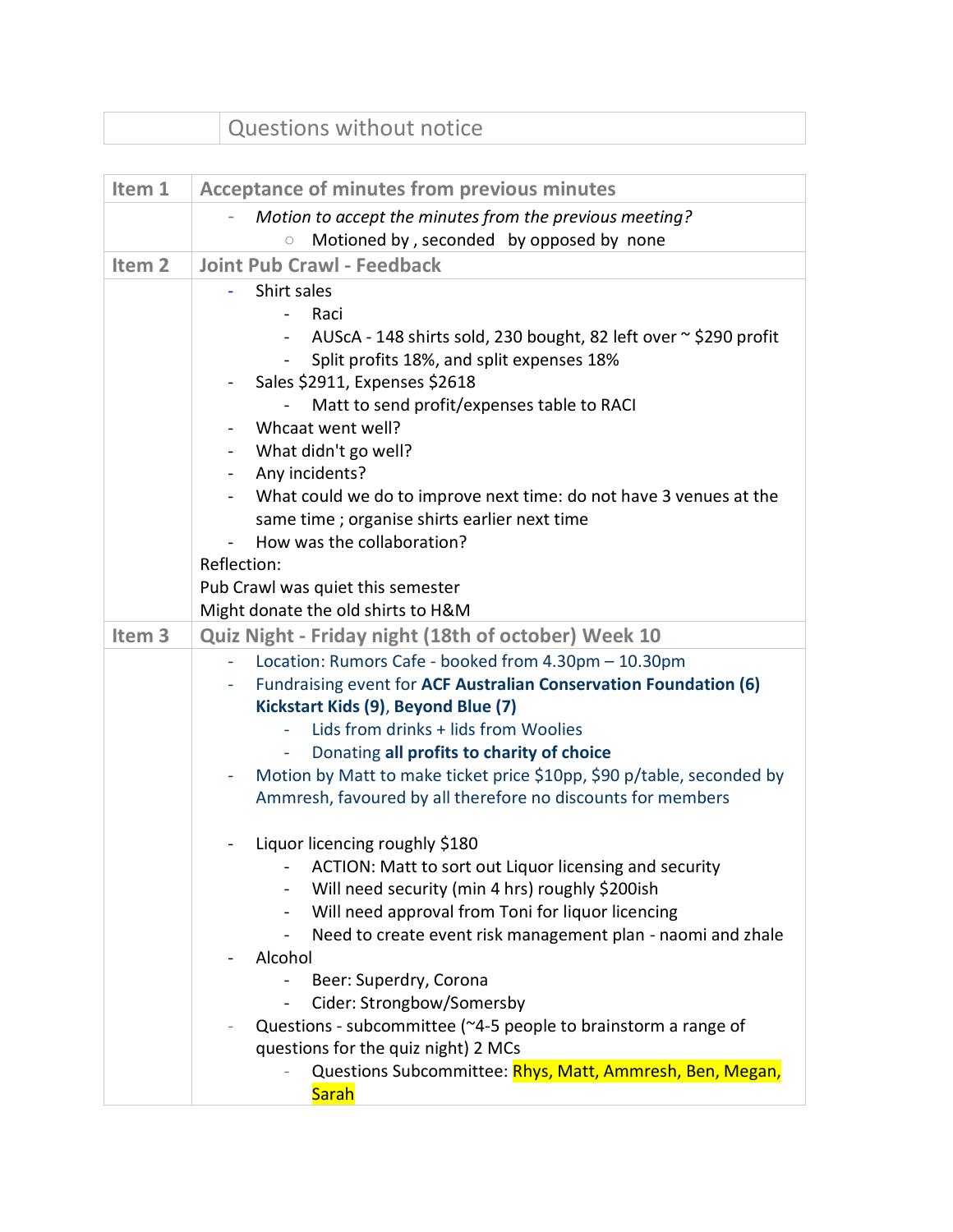|        | Finish questions by wk 9 (due early in the first week back)<br>$\blacksquare$<br>Set-up could follow like this:<br>$\blacksquare$<br>6-8 rounds, each with 10 questions<br>2 Table rounds<br>$\sim$<br>2 GC rounds - heads and tails, Coin toss, paper-<br>plane making, coin at bottle etc<br>Also need an MC, markers, ect. On the night<br>(Assumed that MATT is Barman)<br>Improve speakers & PPTs<br><b>Table Games:</b><br>Gendify scientists<br>$\overline{\phantom{a}}$<br>Serial killer/scientist<br>- Furniture/scientist<br>lecturers as children<br>Bar: Sarah & Matt<br>MC: Rhys & Megan |
|--------|-------------------------------------------------------------------------------------------------------------------------------------------------------------------------------------------------------------------------------------------------------------------------------------------------------------------------------------------------------------------------------------------------------------------------------------------------------------------------------------------------------------------------------------------------------------------------------------------------------|
|        | Prizes - everyone to visit stores and ask for gifts                                                                                                                                                                                                                                                                                                                                                                                                                                                                                                                                                   |
|        | Andrew has set up the Google Docs for list of sponsors we're                                                                                                                                                                                                                                                                                                                                                                                                                                                                                                                                          |
|        | asking (designate people to individual stores)                                                                                                                                                                                                                                                                                                                                                                                                                                                                                                                                                        |
|        | https://docs.google.com/document/d/1B-                                                                                                                                                                                                                                                                                                                                                                                                                                                                                                                                                                |
|        | n205K0M9E4De9wbXqfi2WKJNMndHJYAdP7QZUBl5s/edit                                                                                                                                                                                                                                                                                                                                                                                                                                                                                                                                                        |
|        | Thanks to those who have already asked<br>$\qquad \qquad \blacksquare$                                                                                                                                                                                                                                                                                                                                                                                                                                                                                                                                |
|        | Create poster/marketing material - River and Andrew due this Sunday                                                                                                                                                                                                                                                                                                                                                                                                                                                                                                                                   |
|        | so we can start advertising                                                                                                                                                                                                                                                                                                                                                                                                                                                                                                                                                                           |
|        | Food:                                                                                                                                                                                                                                                                                                                                                                                                                                                                                                                                                                                                 |
|        | Pizza (5 slices per person?)                                                                                                                                                                                                                                                                                                                                                                                                                                                                                                                                                                          |
|        | Bench of pizza selections, people can go and collect during<br>$\sim$<br>intermissions                                                                                                                                                                                                                                                                                                                                                                                                                                                                                                                |
|        | About 25(?) slices per family pizza<br>$\blacksquare$                                                                                                                                                                                                                                                                                                                                                                                                                                                                                                                                                 |
|        | Therefore ~30 to 40 pizzas<br>$\sim 100$                                                                                                                                                                                                                                                                                                                                                                                                                                                                                                                                                              |
|        | Theme for dress code? Best dressed award/prize                                                                                                                                                                                                                                                                                                                                                                                                                                                                                                                                                        |
|        | Pamphlets that show the list of charities that we are donating to                                                                                                                                                                                                                                                                                                                                                                                                                                                                                                                                     |
|        | available on tables - ?? due friday first week back                                                                                                                                                                                                                                                                                                                                                                                                                                                                                                                                                   |
|        | Powerpoint                                                                                                                                                                                                                                                                                                                                                                                                                                                                                                                                                                                            |
|        | Sponsors (during intermission)                                                                                                                                                                                                                                                                                                                                                                                                                                                                                                                                                                        |
|        | ??<br>$\mathbf{u}$                                                                                                                                                                                                                                                                                                                                                                                                                                                                                                                                                                                    |
|        | To be created after the questions are made - question                                                                                                                                                                                                                                                                                                                                                                                                                                                                                                                                                 |
|        | subcommittee are free to do this if they want to too                                                                                                                                                                                                                                                                                                                                                                                                                                                                                                                                                  |
|        | Due wednesday wk 10                                                                                                                                                                                                                                                                                                                                                                                                                                                                                                                                                                                   |
|        | <b>Music</b>                                                                                                                                                                                                                                                                                                                                                                                                                                                                                                                                                                                          |
|        | ?? (Han and Ammresh)                                                                                                                                                                                                                                                                                                                                                                                                                                                                                                                                                                                  |
|        | Due friday wk 10                                                                                                                                                                                                                                                                                                                                                                                                                                                                                                                                                                                      |
| Item 4 | <b>Networking event</b>                                                                                                                                                                                                                                                                                                                                                                                                                                                                                                                                                                               |